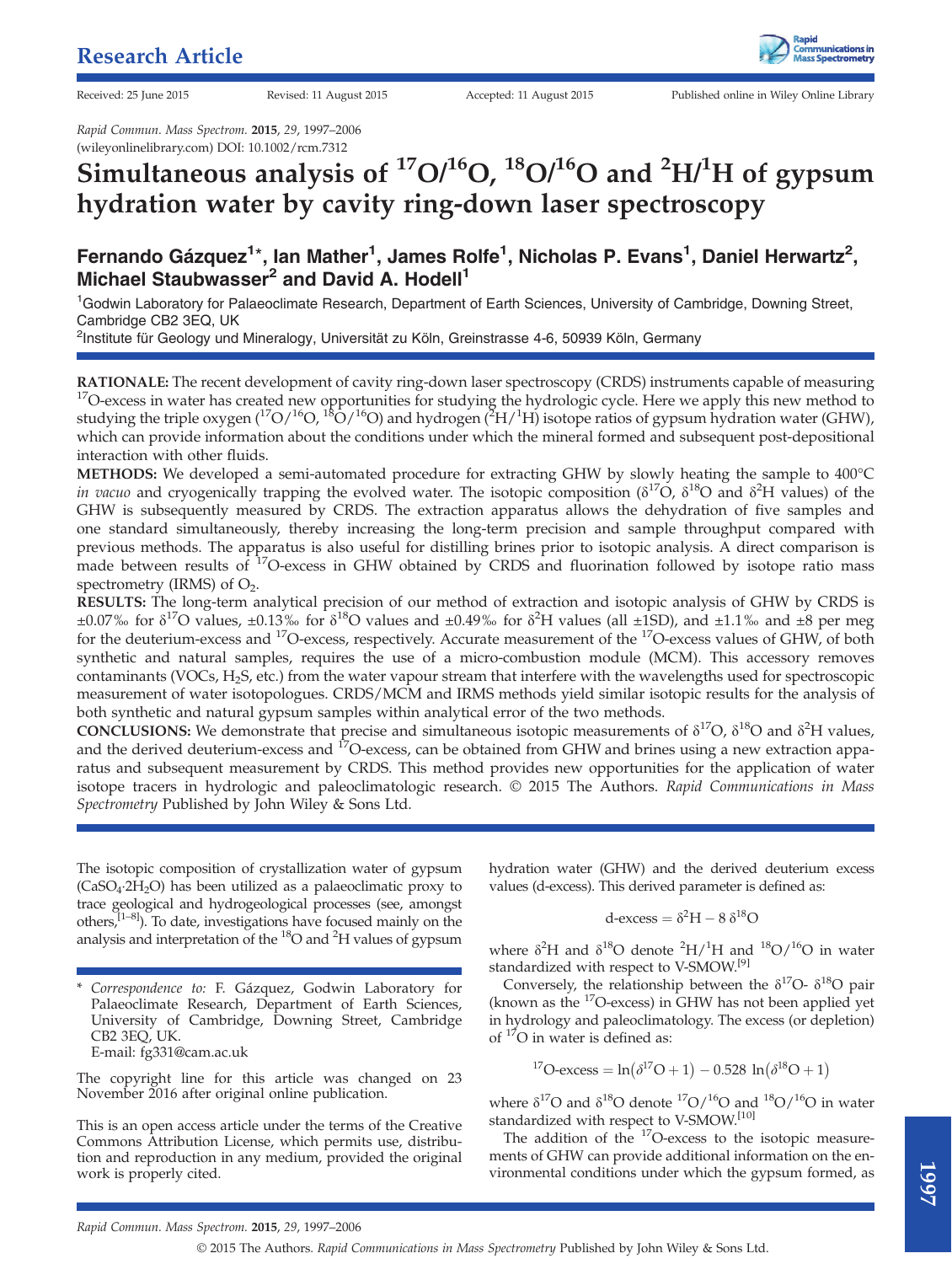well as its post-depositional interactions with other fluids. For example, the 17O-excess has been shown to be less sensitive to temperature effects than the d-excess during evaporation.<sup>[11]</sup> Thus, combining the <sup>17</sup>O-excess and d-excess recorded by GHW may provide information about the relative effects of humidity and temperature change at the time of gypsum formation.

The most common method for extracting GHW involves step heating a sample in a vacuum line and cryogenically trapping the water.[12,13] Following extraction, the isotopic composition of the hydration water is determined by isotope ratio mass spectrometry (IRMS, e.g.  $^{[14]}$ ) or, more recently, by cavity ring-down laser spectroscopy (CRDS).<sup>[6,15]</sup> The latter method allows the simultaneous measurement of oxygen and hydrogen isotopic ratios without the need to convert the water into another gas, thereby minimizing the opportunity for isotopic fractionation.

Here we describe a modification of the extraction procedure introduced by Hodell et al.<sup>[6]</sup> and report triple oxygen ( $^{16}$ O,  $^{17}$ O and  $^{18}$ O) and hydrogen ( $^{1}$ H and  $^{2}$ H) isotope analysis using a new generation CRDS analyzer (Picarro L2140-i).<sup>[16]</sup> To validate the <sup>17</sup>O-excess values obtained by CRDS, a synthetic gypsum standard and a variety of natural gypsum samples were measured for their  $\delta^{17}O$  and  $\delta^{18}O$ values by fluorination followed by IRMS of  $O_2$ .<sup>[17]</sup>

## EXPERIMENTAL

#### Description of the vacuum assembly

We developed a semi-automated procedure for extracting hydration water from gypsum by slowly heating the sample to 400°C in vacuo and cryogenically trapping the evolved water. The Water Analyzer Sample Preparation (WASP) system comprises an adapted, programmable gas chromatography (GC) oven and six individual extraction lines attached to a common backing line, coupled to a two-stage rotary pump (Edwards® E2M2, Crawley, UK) (Fig. 1). A liquid nitrogen (LN2) trap is fitted before the vacuum pump to improve pumping efficiency and avoid backstreaming of pump oil.



Figure 1. Schematic of the WASP (Water Analyzer Sample Preparation) device developed for the extraction of gypsum hydration water. P: Two-stage rotation pump; G: Pirani gauges; V: Swagelok® values; S: 12-mm Pyrex tubes for samples; LN2: Cryogenic traps and 6-mm OD tubes for freezing GHW.

Each line is  $~1$  m in length and composed of  $4/4$ -inch O.D. stainless steel tubing with an I.D. of ~4 mm (Fig. 1). The six lines can be isolated individually by means of Swagelok valves (Swagelok SS-DSS4, London, UK). Samples are loaded into disposable 12-mm Pyrex tubes located in the GC oven (ThermoFinnigan TRACE GC; Thermo Scientific, Bremen, Germany) (see Supporting Information). The programmable oven provides complete control over heating steps and rapid cooling following the analysis; this permits several consecutive runs of the apparatus per day. The hydration water is recovered outside the oven in 6-mm break-seal tubes by cryogenic trapping in LN2 (Fig. 1). The Pyrex and break-seal tubes are connected to the stainless steel tubing via ¼-inch Swagelock Ultra-torr unions fitted with VitonTM O-rings, which are replaced after every five or six runs of the apparatus. All the stainless steel lines outside the GC oven are wrapped in heating tape and held at 70°C to prevent condensation of water in the extraction lines.

A Pirani gauge (Edwards® APG100 Active Pirani vacuum gauge) is fitted to each of the six lines for monitoring pressure via an Edwards TIC 6 head instrument controller. The pressure in each line is continuously monitored during the extraction using a computer interface to the WASP system. The change in pressure as a function of time allows identification of any abnormalities (e.g. leaks) during the GHW extraction procedure (Fig. 2).

#### Extraction of gypsum hydration water

Gypsum samples (~200 mg for CRDS analyses and ~800 mg for IRMS) were loaded into 12-mm OD Pyrex tubes and topped with 3 cm of quartz wool to prevent loss of gypsum powder during dehydration. The experiments utilized analytical-grade powdered gypsum (C/2360/50; Fisher Scientific, Hemel Hempstead, UK) (denoted as NEWGYP standard in this work). In addition, seven natural samples of gypsum were ground to a homogenous powder in an agate mortar and the GHW was extracted using the WASP for subsequent analysis by CRDS and IRMS.



Figure 2. Typical pressure profile recorded during the extraction of GHW. The temperature ramp used along the dehydration process is given. The final pressure differs depending on whether the line is leaking or functioning properly. Vacuum leaks can affect the isotopic composition of the extracted GHW.  $\Delta$  = raise LN2 trap; # = heat cold spots; + = pump non-condensable gases.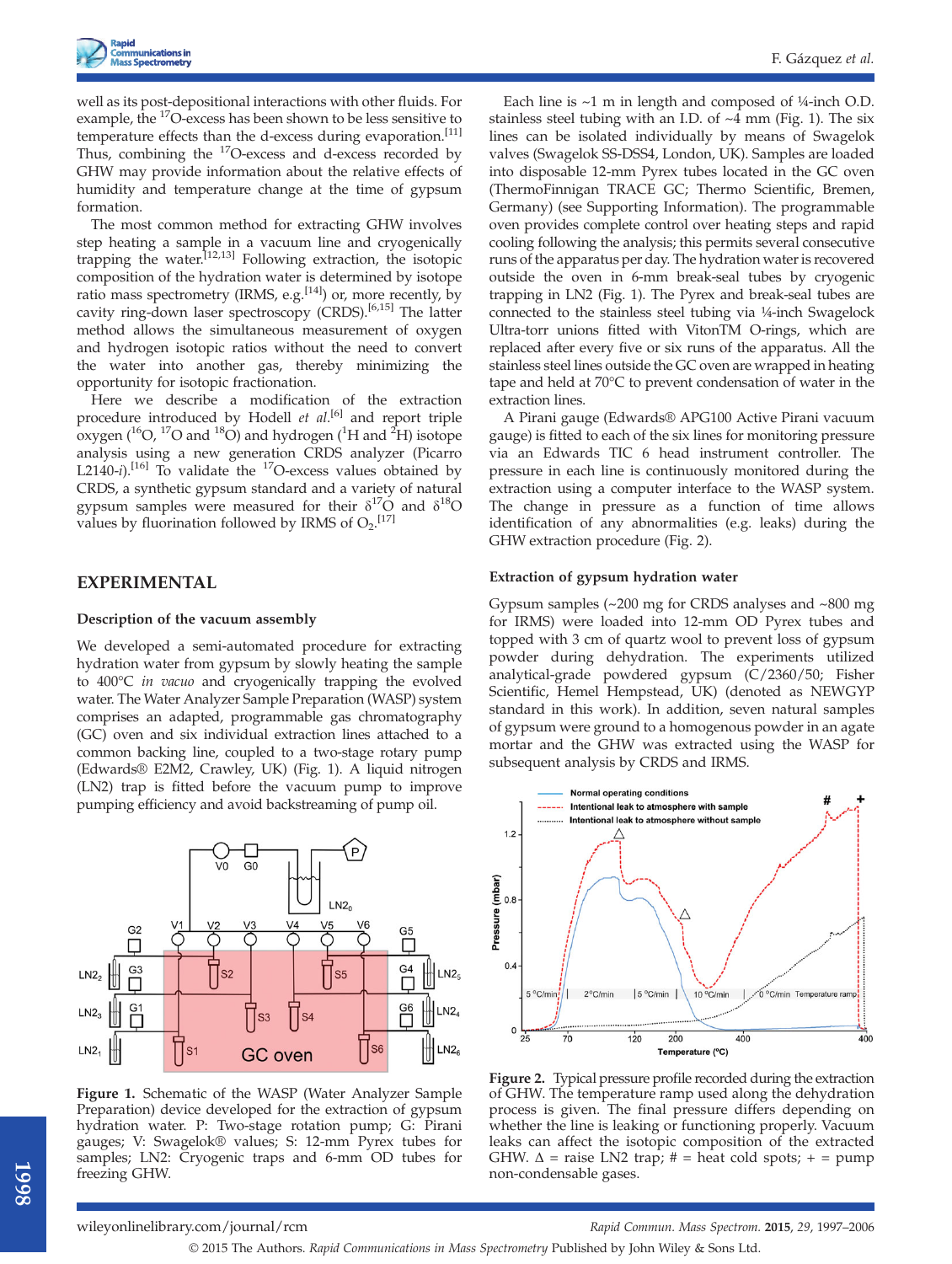The presence of organic matter and other contaminants in gypsum, including gases derived from microbial activity such as  $H_2S$  and  $CH_4$  trapped in the mineral lattice, may produce spectral interferences in the CRDS measurements when GHW is analyzed, as has also been reported for the analysis of water extracted from the xylem of plants.<sup>[18,19]</sup> Such contamination is likely to be greater in gypsum deposited in environments associated with organic matter degradation, such as lakes and marine settings. To evaluate gypsum formed in a wide variety of depositional environments, our natural sample set included gypsum formed by evaporation in a lake (PI 6A-13H-2 8 cm and PI 6C-7H-2 26 cm<sup>[6]</sup>), gypsum derived from seawater evaporation in a coastal setting (Salina  $1^{[8]}$ ), gypsum speleothems generated by drip water evaporation in a gypsum cave (SBL-2.3 and  $SBL-8^{[20]}$ ), and two samples of natural gypsum formed in hydrothermal environments (CRI-01 $^{[7]}$  and BG-10 $^{[21]}$ ).

The samples were dried at 45°C for 24 h, and then placed under vacuum to a pressure of  $\sim 5 \times 10^{-3}$  mbar for at least 3 h at room temperature to remove adsorbed water. This lowvacuum pumping  $(10^{-2} - 10^{-3}$  mbar) is effective at removing adsorbed water with no detectable loss of hydration water.<sup>[22]</sup> To improve sample throughput, some samples were pumped offline for 3 h in a desiccator, connected to a two-stage rotary pump (Edwards) and a LN2 trap fitted in-line between the pump and the desiccator. No difference was found in the isotopic results between the two pumping methods. This allows up to 18 gypsum samples (15 unknowns and 3 standards) to be extracted each day, thereby considerably increasing the sample throughput compared with earlier methods (e.g.  $[6]$ ).

After the lines had been completely evacuated (pressure  $\sim$ 5 × 10<sup>-3</sup> mbar), each branch was isolated from the vacuum and the glass 6-mm break-seal tubes at the end of each of the lines were immersed in LN2 for water trapping. GHW was released from the samples by slowly heating the sample to 400 $\degree$ C (Fig. 2). The temperature ramp was  $5\degree$ C/min, between 25°C and 70°C, and reduced to 2°C/min between 70°C and 120°C. In this temperature range gypsum dehydration occurs under low-to-medium vacuum conditions.<sup>[23]</sup> The slower heating during the second step is required to avoid rapid dehydration of the sample that can lead to gypsum powder blowing through the line. At 110°C, the cryogenic traps were raised  $(\sim 3 \text{ cm})$  to increase the surface area for freezing the water. The ramp was 5°C/min between 120°C and 200°C. At 200°C, the cryogenic traps were again raised  $(-5 \text{ cm})$ . After this step, the temperature ramp increased to 10°C/min between 200°C and 400°C. Once the oven reached 400°C, this temperature was held constant for 40 min to ensure complete recovery of all water in the lines by the cryogenic traps. Finally, non-condensable gases were pumped away for 30 s before the 6-mm break-seal tubes were flame sealed. The GHW extraction process takes approximately 2 h per run. The pressure in the lines typically reaches 1.2 mbar at 130°C (after 30 min) and then gradually decreases to  $\sim 10^{-2}$ mbar at the end of the heating stage (Fig. 2).

The system was tested for memory effects by extracting the hydration water of isotopically depleted and enriched gypsum in two consecutive runs of the apparatus. These gypsum standards (DPL-gyp and ENR-gyp) were produced by hydrating anhydrous  $CaSO_4$  with isotopically depleted  $(-8.6\%,-16.1\%)$ and  $-131.4\%$  for  $\delta^{17}O$ ,  $\delta^{18}O$  and  $\delta^2H$  values, respectively) and enriched (11.2‰, 21.7‰ and 57.8‰ for  $\delta^{17}O$ ,  $\delta^{18}O$  and  $\delta^2H$ , respectively) waters, following the procedure of Conley and

Bundy.<sup>[24]</sup> Prior to the first extraction, the lines were evacuated to a pressure of  $\sim$  5  $\times$  10<sup>-3</sup> mbar for 4 days before the first experiments to remove potential adsorbed water remaining from previous samples. The system was evacuated for 30 min between the two consecutive runs.

During GHW extraction, the pressure changes with time can be utilized to identify anomalies caused by vacuum leaks (Fig. 2), water adsorption in the lines, or low amounts of water released by the sample. The system was tested for vacuum leaks that might occur due to deterioration of the Viton O-rings by intentionally using compromised O-rings in some of the lines and comparing those results with those from uncompromised O-rings.

#### Distillation of brines

Routine isotopic analysis of brines can produce significant contamination problems in CRDS analyzers due to the accumulation of salts in the valves and pipework and problems with the needle used to inject water into the vaporizer. To solve this issue, we utilized the WASP for the distillation of saline waters prior to CRDS analysis.

Evaporated marine waters from two different brine pools from a natural salt factory (Cabo de Gata Salina, SE Spain, 36°45'32''N, 2°13'08''W) were utilized for the experiments. The water density measured in situ using a hydrometer, ranged from 1.13 g cm<sup>-3</sup> (DEPO-03) to 1.09 g cm<sup>-3</sup> (DEPO-06). Volume of 200 μL of water were loaded into 12-mm OD tubes and then topped with 3 cm of quartz wool in order to prevent salts from moving through the vacuum line. The samples were loaded into the WASP and a LN2 trap was placed on each sample tube to freeze the water sample and avoid evaporation during vacuum pumping. Subsequently, the assembly was evacuated for 2 min (to a pressure of  $\sim 5 \times 10^{-3}$  mbar) and the lines again isolated by closing the Swagelok valves. The LN2 traps were then removed from the sample tubes and placed on the 6-mm break-seal tubes. The heating stage was set to a temperature ramp of  $5^{\circ}$ C/min, with a final temperature of  $150^{\circ}$ C (maximum pressure ~8 mbar), and held isothermally for 40 min to facilitate complete sample recovery in the traps (final pressure was typically  $\sim 2 \times 10^{-2}$  mbar). The traps were raised 5 cm during this final stage. Finally, the lines were evacuated for 30 s (pressure  $\sim 5 \times 10^{-3}$  mbar) prior to flame sealing the 6-mm tubes. In addition to the brines, four internal water standards (JRW, BOTTY, SPIT and ENR) were distilled using the same methodology in order to assess any isotopic fractionation during the extraction procedure. The brines were run in duplicate and analyzed by CRDS, along with the water standards.

#### Isotopic measurement of GHW by CRDS

Isotope analyses were conducted at the Godwin Laboratory for Palaeoclimate Research (Department of Earth Sciences) at the University of Cambridge (Cambridge, UK).

The water oxygen and hydrogen isotopes were measured simultaneously by CRDS using a L2140-i Picarro water isotope analyzer for triple oxygen isotope analysis, $[16]$  interfaced with an A0211 high-precision vaporizer (both from Picarro, Santa Clara, CA, USA). A Picarro micro-combustion module (MCM®) was used in the majority of the experiments. The MCM comprises an 8-cm-long cylindrical cartridge filled with metallic wool coated with a proprietary catalyst, and it was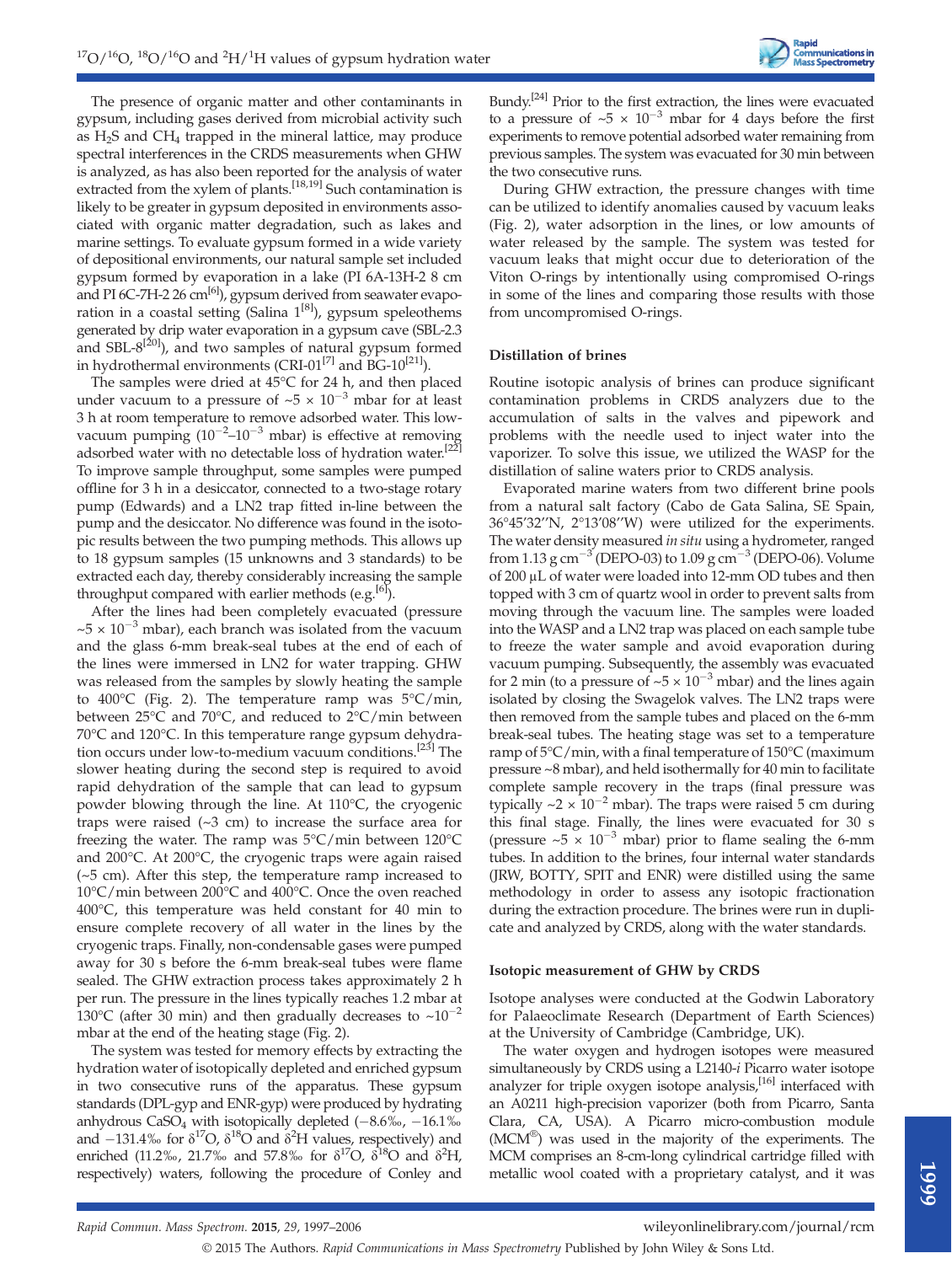placed in-line between the vaporizer and the water isotope analyzer. The MCM has been shown to remove combustible compounds from water samples.[18,19] For experiments that utilized the MCM (denoted as 'MCM On' hereafter) the cartridge was held at a constant temperature of 200°C. For experiments that did not utilize the accessory (denoted as 'MCM Off' hereafter), the WARM mode (~80°C) configuration was used. This configuration avoids water vapour condensation in the MCM transfer line, thereby reducing the memory effect between injections; however, this MCM mode does not remove organics from the vapor stream. Both the MCM On and MCM Off experiments used dry air (containing  $21\% O_2$ ) as the carrier gas.

After water extraction, the 6-mm OD tubes containing 40–60 μL of hydration water were stored until ready for analysis. Prior to analysis, water was frozen into the base of the break-seal tube by immersion in LN2. Subsequently, the tube was scored with a diamond cutter, broken to a fixed height of 25 mm, and then quickly inserted into the 2-mL septum-capped vials used by an A0325 autosampler (Picarro). Each sample was injected ten times into the vaporizer, which was heated to 110°C. Memory effects from previous samples were avoided by rejecting the first three analyses. The values for the final seven injections were averaged with a typical in-sample precision ( $\pm$ 1SD) of  $\pm$ 0.02‰ for  $\delta$ <sup>17</sup>O values,  $\pm 0.04\%$  for  $\delta^{18}$ O values, and  $\pm 0.19\%$  for  $\delta^2$ H values, as observed from repeated analysis of an in-house water standard (SPIT,  $n = 23$ ) over the period of study.

The results were normalized against V-SMOW by analyzing internal standards before and after each set of 10 to 12 samples. To this end, four internal water standards (JRW, BOTTY, SPIT and ENR) were calibrated against V-SMOW and SLAP, using  $\delta^{17}$ O values of 0.0‰ and -29.6986‰, respectively, and  $\delta^{18}$ O values of 0.0‰ and  $-55.5\%$ , respectively.<sup>[25,26]</sup> All the <sup>17</sup>O-excess values are given in per meg units (0.001‰).

The GISP standard water was analyzed during the calibration as an unknown, yielding an average  $17$ O-excess value of  $25\pm12$ per meg during the course of the study. This value is in good agreement with the results reported by Schoenemann  $et$   $al$ .<sup>[26]</sup> (22±11 per meg). No measurable differences were observed in the calibration of the liquid water standards when the MCM was utilized. The in-run drift of the instrument was corrected (when necessary) by the analysis of an internal standard every 3 or 4 samples. The 17O-excess and d-excess were calculated for each injection using the corrected  $\delta^{17}O$ ,  $\delta^{18}O$  and  $\delta^2H$  values. The 17O-excess and d-excess from the seven repeated analyses were then averaged. Typical in-sample <sup>17</sup>O-excess and d-excess precisions  $(\pm 1SD)$  in water standards (SPIT,  $n = 23$ ) were 13 per meg and 0.2‰, respectively. This agrees with the guaranteed precision given by the manufacturer (15 per meg for  $^{17}$ O-excess). No  $^{17}$ O-excess or d-excess values were rejected.

## Isotopic measurement of GHW by fluorination-IRMS method

Fluorination-IRMS analyses were conducted at the Institute for Geology and Mineralogy at the University of Cologne (Cologne, Germany). An autosampler injects water samples (2.8  $\mu$ L) into a CoF<sub>3</sub> reactor held at 375°C which converts  $H<sub>2</sub>O$  into  $O<sub>2</sub>$  and HF, following the method developed by Barkan and Luz.<sup>[17]</sup> Helium carries the products through a double cold trap immersed in LN2 to freeze out the HF. The  $O<sub>2</sub>$  is then trapped using 5Å molecular sieve held at LN2

temperature. Helium is pumped away after disconnecting the oxygen trap from the He stream and sample  $O<sub>2</sub>$  is transferred to one tube in a 12-fold sample manifold immersed in LN2. For this study a manifold typically contained four reference water extractions, leaving eight sample tubes for  $O<sub>2</sub>$ -extractions from two or three unknown water samples. To minimize memory effects at least three sample injections were discarded when switching between waters of different isotopic values. The CoF3 line is LabView (National Instruments, Austin, TX, USA) controlled and runs fully automated overnight.

The sample  $O<sub>2</sub>$  was then analyzed on a MAT253 isotope ratio mass spectrometer (Thermo Scientific) in dual-inlet mode at m/z 32, 33 and 34. Each measurement comprises 66 samples to reference comparisons divided into 3 blocks of 22 cycles each. Each block begins with a peak centre and adjustment of bellow pressure, such that the ion beam intensity at m/z 32 is 8.5 V. The idle time was set to 17 s and the integration time to 12 s. The baseline was measured for 240 s prior to the first sample. The  $\delta^{17}O_{\text{sample}}$  and  $\delta^{18}O_{\text{sample}}$  values were normalized to V-SMOW via our internal lab standards that were measured with the samples. As for the CRDS data, SLAP of  $\delta^{17}O = -29.6986\%$  and  $\hat{\delta}^{18}O = -55.5\%$  was used for SMOW-SLAP scaling.<sup>[26]</sup> Analysis of SMOW ( $n = 15$ ) and SLAP ( $n = 15$ ) during the course of this study gave  $-28.699 \pm 0.011\%$  (1SD) and  $-53.622 \pm 0.024\%$ (1SD) for the  $\delta^{17}O_{\text{measured-SLAP}}$  and  $\delta^{18}O_{\text{measured-SLAP}}$  values, respectively. This slightly contracted scale relative to the IAEA-scale appears to be typical for MAT253 instruments.<sup>[26]</sup>

## RESULTS AND DISCUSSION

## GHW extraction and  $\delta^{17}O$ ,  $\delta^{18}O$  and  $\delta^2H$  measurements

Our extraction procedure for GHW has several advantages over previous methods, including higher sample throughput and greater precision. The ability to extract five unknowns and a gypsum standard in the same run improves the longterm reproducibility of the method. In addition, our system allows continuous monitoring of the pressure to detect anomalies in the mineral water extraction procedure.

By monitoring the pressure of the WASP during GHW extraction, vacuum leaks can be detected in individual lines (Fig. 2). When operating correctly, the pressure in the lines displayed similar profiles, first increasing up to 1 mbar at around 120°C, and then decreasing to below  $5 \times 10^{-2}$  mbar at the end of the extraction process. These profiles for the lines with compromised O-rings showed slightly greater pressures (up to 1.2 mbar) at 120°C (Fig. 2). The pressure decreased by as much as 0.2 mbar when the LN2 trap was raised for a second time, but subsequently increased to around 1.4 mbar by the end of the run. In the line run as a blank with no sample, the pressure increased constantly to reach a final value of 0.7 mbar, and no drop in pressure occurred during the run (Fig. 2).

The isotopic composition of the NEWGYP standard extracted in the leaky line showed no difference within error (0.03‰ for the  $\delta^{17}O$  value, 0.03‰ for the  $\delta^{18}O$  value and  $-51.24\%$  for the  $\delta^2$ H value) from that obtained from the properly functioning line (0.07‰ for the  $\delta^{17}O$  value, 0.09‰ for the  $\delta^{18}$ O value, and -51.39‰ for the  $\delta^2$ H value) (Table 1). However, slight differences were observed in the results of the ENR-gyp samples. The enriched gypsum extracted in the leaking line showed slightly lower isotope values (12.78‰ for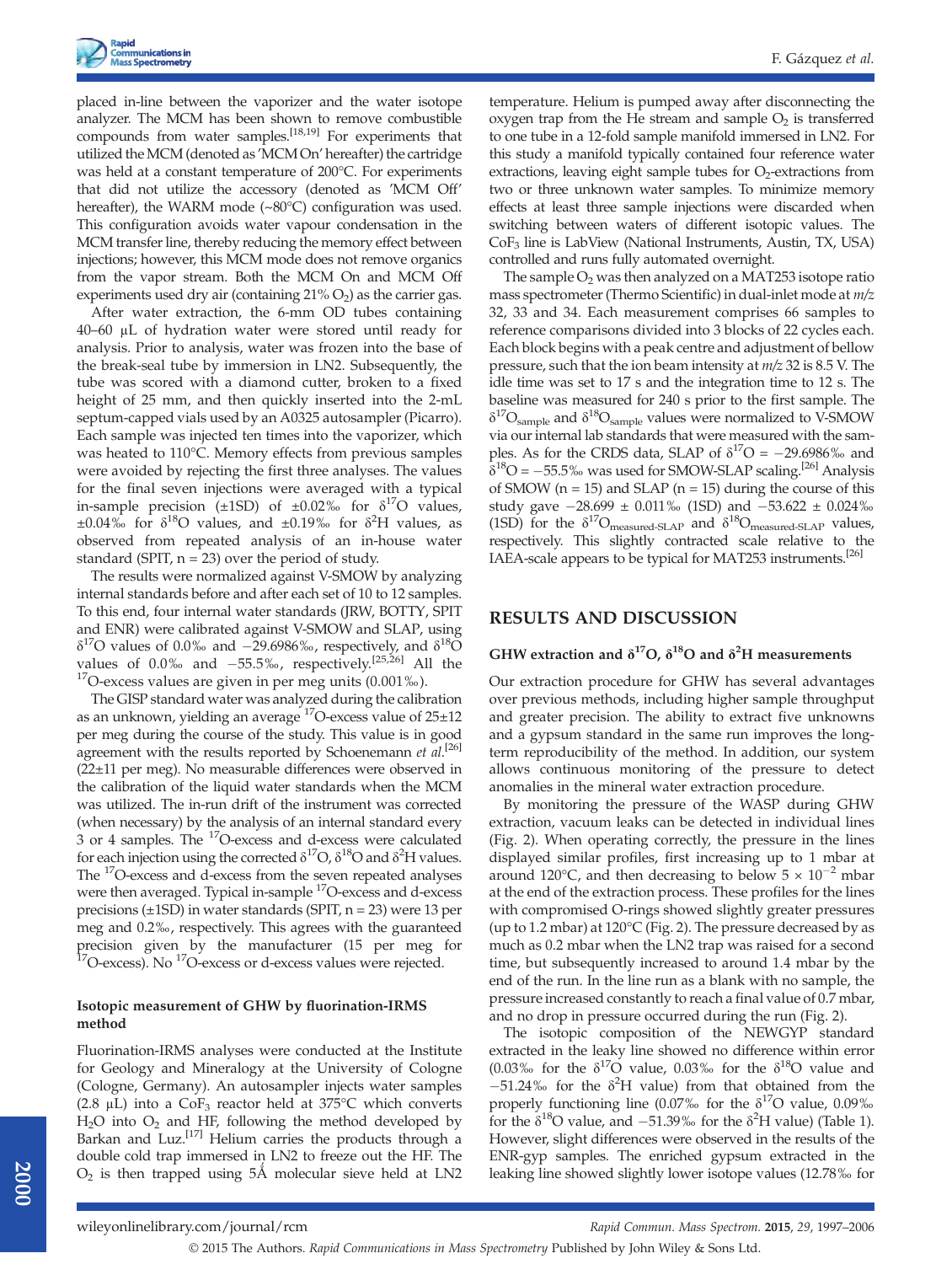

| Sample/Line | Line status                                                                                                                | $\delta^{17}O$<br>$(\%0)$ | 1σ<br>$(\%circ)$ | $\delta^{18}O$<br>$(\%circ)$ | $1\sigma$<br>$(\%0)$ | $\delta^2 H$<br>$(\%0)$ | $1\sigma$<br>$(\%)_0$ | $\rm ^{17}O$ -excess<br>(per meg) | 1σ<br>(per meg) |
|-------------|----------------------------------------------------------------------------------------------------------------------------|---------------------------|------------------|------------------------------|----------------------|-------------------------|-----------------------|-----------------------------------|-----------------|
| ENR-gyp L5  | "Fresh" line                                                                                                               | 12.96                     | 0.04             | 24.93                        | 0.05                 | 34.73                   | 0.19                  | $-126$                            | 9               |
| ENR-gyp L6  | "Fresh" leaking line                                                                                                       | 12.78                     | 0.04             | 24.58                        | 0.05                 | 33.56                   | 0.39                  | $-120$                            | 8               |
| ENR-gyp L1  | After depleted sample                                                                                                      | 13.12                     | 0.03             | 25.24                        | 0.05                 | 35.10                   | 0.38                  | $-125$                            | 14              |
| ENR-gyp L2  | After depleted sample                                                                                                      | 13.08                     | 0.03             | 25.14                        | 0.05                 | 34.66                   | 0.36                  | $-115$                            | 13              |
| NEWGYP-L3   | "Fresh" line                                                                                                               | 0.07                      | 0.02             | 0.09                         | 0.02                 | $-51.39$                | 0.18                  | 20                                | 14              |
| NEWGYP-L4   | "Fresh" leaking line                                                                                                       | 0.03                      | 0.02             | 0.03                         | 0.02                 | $-51.24$                | 0.18                  | 17                                | 14              |
| DPL-gyp L1  | "Fresh" line                                                                                                               | $-6.79$                   | 0.04             | $-12.83$                     | 0.06                 | $-149.66$               | 0.24                  |                                   | 14              |
| DPL-gyp L2  | "Fresh" line                                                                                                               | $-6.89$                   | 0.02             | $-13.04$                     | 0.03                 | $-150.35$               | 0.16                  | 10                                | 9               |
| DPL-gyp L5  | After Enriched sample                                                                                                      | $-6.75$                   | 0.03             | $-12.77$                     | 0.03                 | $-150.75$               | 0.04                  | 11                                | 19              |
| DPL-gyp L6  | After Enriched sample                                                                                                      | $-6.78$                   | 0.02             | $-12.79$                     | 0.02                 | $-150.80$               | 0.11                  | $-10$                             | 21              |
|             | The term "fresh" refers to a line in which the previous sample analyzed was close in isotopic value to the next sample and |                           |                  |                              |                      |                         |                       |                                   |                 |

Table 1. Memory effect tests and experiments of vacuum leakage in the WASP lines during GHW extraction

memory effects should be minimized.

the  $\delta^{17}$ O value, 24.58‰ for the  $\delta^{18}$ O value, and 33.56‰ for the  $\delta^2$ H value) than those from the properly functioning line in the same run (12.96‰ for the  $\delta^{17}O$  value, 24.93‰ for the  $\delta^{18}O$ value, and 34.63% for the  $\delta^2$ H value) (Table 1). This suggests that vacuum leaks can alter the isotopic ratio values of samples extracted using the WASP, especially for hydration waters with an isotopic composition significantly different from that of the ambient water vapour in the laboratory atmosphere. Therefore, it is vital to monitor the pressure in the WASP during GHW extraction to ensure that no leaks occur during extraction.

Monitoring the water yield from each sample is also necessary to ensure data quality. The water yield of the sample, measured as the weight loss after the extraction process, can allow incomplete gypsum dehydration and sample contamination (i.e., <100% gypsum) to be detected. The percentage of water in the gypsum samples in our experiments was on average  $20.7 \pm 0.4$  (Table 2). This range is consistent with the stoichiometric percentage of water in gypsum (20.9), which suggests that complete gypsum dehydration took place during the extractions.

Under correct operating conditions, the long-term precision of the method was  $\pm$  0.07% for  $\delta^{17}$ O values,  $\pm$ 0.13% for  $\delta^{18}$ O values, and  $\pm 0.49\%$  for  $\delta^2$ H values (n = 37, 7 injections each,  $\pm$ 1SD) for analyses of NEWGYP ( $\delta^{17}O = 0.18\%$ ,  $\delta^{18}O = 0.31\%$ and  $\delta^2$ H =  $-51.02\%$ ) using CRDS (Fig. 3 and Table 2). The IRMS analysis of the same gypsum standard ( $n = 8$ , 3 or 4 analyses each) yielded mean values and reproducibility ( $\pm$ 1SD) of 0.28  $\pm$  0.07‰ and 0.51  $\pm$  0.14‰ for the  $\delta$ <sup>17</sup>O and  $\delta^{18}$ O values, respectively, which are within the two-sigma error of the CRDS measurements (Fig. 3 and Table 2).

No differences in the value of the in-house water standard were found when the MCM was not used and no systematic drift has been observed in the  $\delta^{17}O$ ,  $\delta^{18}O$  and  $\delta^2H$  measurements of the standard over time (Fig. 3). In principle, any long-term drift can be monitored and corrected since a gypsum standard is extracted with each five unknown samples. Because no such drift was observed during the course of this study, there is currently no benefit in correcting the values. However, if a drift is observed in the future, a correction could be applied to improve the long-term reproducibility of the method.

Gypsum samples with isotopically enriched and depleted hydration water were extracted consecutively in the same line of the WASP in order to determine the potential memory effect of the system. The samples extracted in the first run were

found not to influence the  $\delta^{17}O$ ,  $\delta^{18}O$  and  $\delta^2H$  values of the samples extracted in the second run of the apparatus. The values for the isotopically enriched gypsum ( $\delta^{17}O = 13.05\%$ ,  $δ<sup>18</sup>O = 25.10%$  and  $δ<sup>2</sup>H = 34.83%$ , n = 3, 7 injections each) showed analytical errors (±1SD) of ±0.08‰, ±0.16‰ and  $\pm 0.24\%$  for the  $\delta^{17}O$ ,  $\delta^{18}O$  and  $\delta^2H$  values, respectively, and the errors for the isotopically depleted gypsum ( $\delta^{17}O$  =  $-6.81\%$ ,  $\delta^{18}O = -12.86\%$  and  $\delta^{2}H = -150.39\%$ , n = 4, 7 injections each) were  $\pm 0.06\%$ ,  $\pm 0.12\%$  and  $\pm 0.53\%$ , respectively (Table 1). These results show that there is no measureable memory effect in the WASP system with our pumping protocol.

For natural gypsum samples, CRDS using the MCM produced values ranging from  $-1.00\%$  to 5.61% for  $\delta^{17}O$ , from  $-1.93\%$  to 10.74‰ for  $\delta^{18}$ O and from  $-53.36\%$  to 13.21‰ for  $\delta^2$ H (Table 3). The in-sample reproducibility (±1SD) of the CRDS analyzer for the analysis of natural gypsum samples was typically  $\pm 0.03\%$  for  $\delta^{17}O$  values,  $\pm 0.04\%$  for  $\delta^{18}O$  values, and  $\pm 0.24\%$  for  $\delta^2$ H values, found by taking the average of seven consecutive injections for each GHW sample. These results are similar to those observed for the analysis of water standards. Regarding the long-term reproducibility of natural samples, the replicate GHWextraction and subsequent analysis in different runs of sample Salina 1 ( $n = 3$ , 7 injections each) gave an error (±1SD) of ±0.02‰ for  $\delta^{17}$ O values, ±0.03‰ for  $\delta^{18}$ O values, and  $\pm 0.16\%$  for  $\delta^2$ H values (Table 3). This demonstrates the long-term precision obtainable for the hydration water of natural gypsum samples using our method.

For most natural samples, the  $\delta^{17}O$ ,  $\delta^{18}O$  and  $\delta^2H$  values of GHW did not differ significantly when the MCM was used or not (within the two-sigma error) from the results obtained by IRMS (Fig. 4). However, the <sup>17</sup>O-excess differed considerably between CRDS and IRMS when the MCM was not used (see next section). The <sup>17</sup>O-excess values measured by CRDS were considerably higher than those obtained by IRMS when the MCM was turned off. The difference in <sup>17</sup>O-excess values with MCM On and Off reflects the degree of spectral interference caused by contamination.

## <sup>17</sup>O-excess and deuterium-excess in GHW

CRDS and IRMS produced similar 17O-excess values for the NEWGYP standard (15±8 per meg for CRDS and 8±4 per meg for IRMS) when the MCM accessory was used with the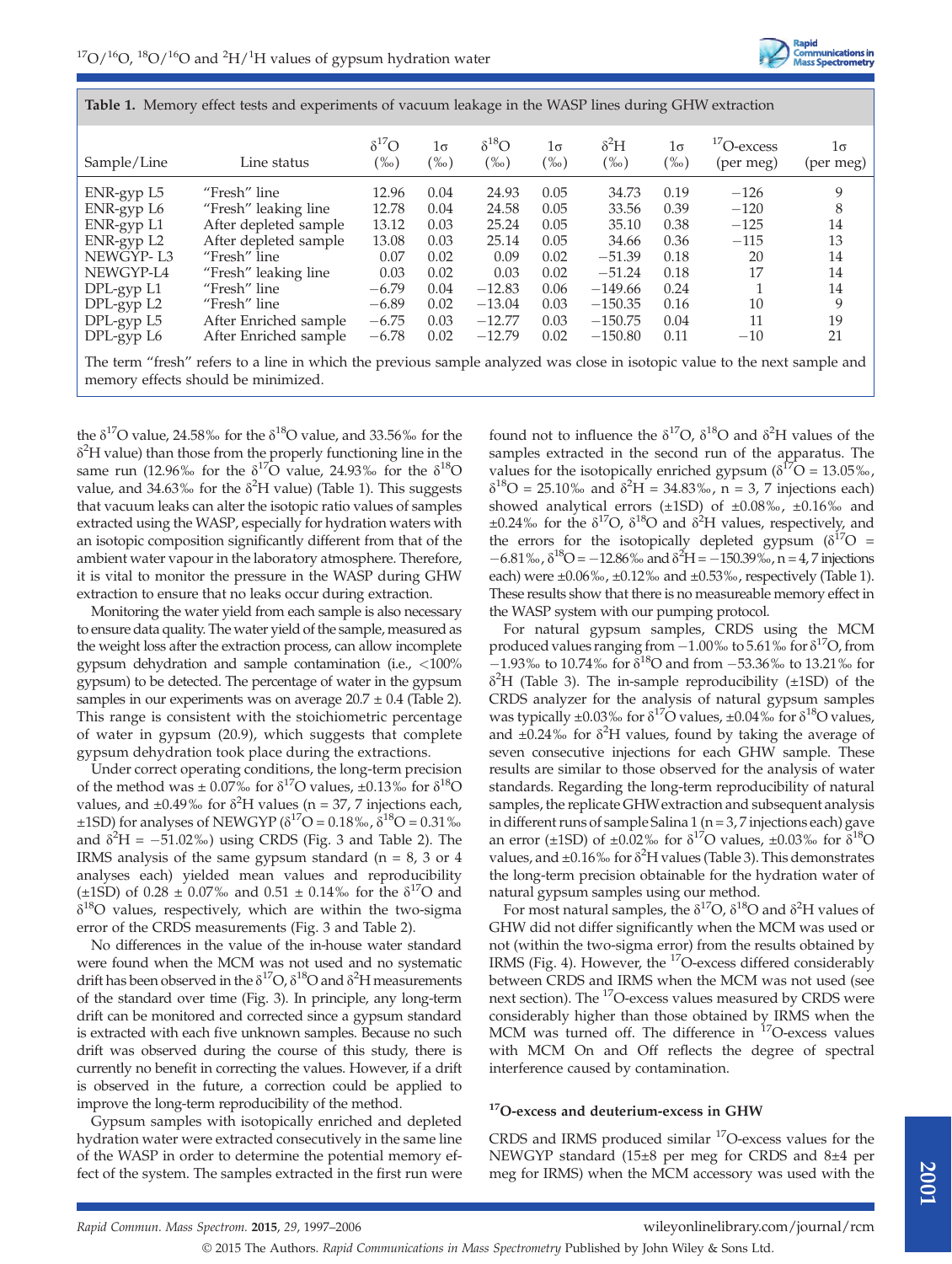

Table 2. Isotopic analysis ( $\delta^{17}O$ ,  $\delta^{18}O$  and  $\delta^2H$  values) of hydration water of a gypsum standard (NEWGYP) extracted using the WASP and analyzed by CRDS and IRMS

| Line/date                      | Method                     | $\delta^{17}O$<br>$(\%0)$ | $1\sigma$<br>$(\pm)$ | $\delta^{18}O$<br>$(\%0)$ | $1\sigma$<br>$(\pm)$ | $\delta^2 H$<br>$(\%0)$  | $1\sigma$<br>$(\pm)$     | d-excess<br>$(\%0)$ | $1\sigma$<br>$(\pm)$     | $17$ O-excess<br>(per meg) | $1\sigma$<br>(per meg)  | H <sub>2</sub> O<br>$\binom{0}{0}$ |
|--------------------------------|----------------------------|---------------------------|----------------------|---------------------------|----------------------|--------------------------|--------------------------|---------------------|--------------------------|----------------------------|-------------------------|------------------------------------|
| $L3-28/1/15$                   | <b>CRDS</b>                | 0.12                      | 0.05                 | 0.21                      | 0.07                 | $-51.23$                 | 0.14                     | $-52.3$             | 0.4                      | 21                         | 15                      | 21.3                               |
| $L4-29/1/15$                   | <b>CRDS</b>                | 0.20                      | 0.04                 | 0.35                      | 0.04                 | $-50.83$                 | 0.12                     | $-52.8$             | 0.3                      | 27                         | 15                      | 20.8                               |
| $L5-30/1/15$                   | <b>CRDS</b>                | 0.23                      | 0.04                 | 0.42                      | 0.10                 | $-50.91$                 | 0.23                     | $-53.3$             | 0.6                      | 19                         | 11                      | 20.9                               |
| $L4 - 30/1/15$                 | <b>IRMS</b>                | 0.36                      | 0.05                 | 0.67                      | 0.09                 | $\overline{\phantom{a}}$ | $\overline{\phantom{a}}$ | $\overline{a}$      | $\overline{\phantom{a}}$ | 7                          | 3                       | 20.5                               |
| $L5-30/1/15$                   | <b>IRMS</b>                | 0.35                      | 0.01                 | 0.65                      | 0.02                 | $\overline{\phantom{a}}$ | $\overline{a}$           | $\overline{a}$      | $\overline{\phantom{a}}$ | 10                         | 8                       | 20.6                               |
| $L2 - 30/1/15$                 | <b>IRMS</b>                | 0.29                      | 0.03                 | 0.52                      | 0.05                 | $\overline{\phantom{a}}$ | ÷,                       | $\overline{a}$      | $\overline{\phantom{a}}$ | 11                         | 3                       | 20.9                               |
| $L1-30/1/15$                   | <b>IRMS</b>                | 0.34                      | 0.09                 | 0.62                      | 0.17                 | -                        |                          |                     | $\overline{\phantom{m}}$ | 10                         | $\overline{4}$          | 20.7                               |
| $L2 - 30/1/15$                 | <b>IRMS</b>                | 0.29                      | 0.10                 | 0.53                      | 0.19                 | $\frac{1}{2}$            | ÷,                       | L,                  | $\overline{\phantom{a}}$ | 9                          | 7                       | 20.6                               |
| $L3-30/1/15$                   | <b>IRMS</b>                | 0.17                      | 0.11                 | 0.32                      | 0.20                 | -                        | ÷,                       | Ξ                   | $\overline{\phantom{a}}$ | $\mathbf{0}$               | 8                       | 20.8                               |
| $L4 - 30/1/15$                 | <b>IRMS</b>                | 0.17                      | 0.03                 | 0.31                      | 0.06                 | -                        | $\overline{a}$           |                     | $\overline{\phantom{a}}$ | 10                         | $\overline{\mathbf{4}}$ | 20.8                               |
| $L5-30/1/15$                   | <b>IRMS</b>                | 0.28                      | 0.06                 | 0.51                      | 0.10                 | $\overline{a}$           | $\frac{1}{2}$            | L.                  | $\overline{\phantom{a}}$ | 9                          | $\overline{4}$          | 20.4                               |
| $L6 - 30/1/15$                 | <b>CRDS</b>                | 0.16                      | 0.04                 | 0.25                      | 0.07                 | $-50.89$                 | 0.52                     | $-54.2$             | 0.5                      | 18                         | 7                       | 20.9                               |
| $L1-03/2/15$                   | <b>CRDS</b>                | 0.13                      | 0.05                 | 0.16                      | 0.09                 | $-50.34$                 | 0.32                     | $-51.6$             | 0.6                      | 33                         | 8                       | 20.8                               |
| $L2-03/2/15$                   | <b>CRDS</b><br><b>CRDS</b> | 0.14<br>0.17              | 0.02<br>0.02         | 0.25<br>0.30              | 0.03                 | $-51.28$<br>$-51.48$     | 0.17                     | $-53.3$<br>$-53.9$  | 0.2<br>0.4               | 8<br>20                    | 14                      | 21.9                               |
| $L4-04/2/15$<br>$L5-05/2/15$   | <b>CRDS</b>                | 0.13                      | 0.02                 | 0.21                      | 0.05<br>0.02         | $-51.81$                 | 0.29<br>0.10             | $-53.5$             | 0.1                      | 23                         | 16<br>14                | 20.4<br>20.3                       |
| $L1-09/2/15$                   | <b>CRDS</b>                | 0.16                      | 0.02                 | 0.27                      | 0.04                 | $-51.59$                 | 0.27                     | $-53.8$             | 0.1                      | 13                         | 14                      | 20.7                               |
| $L2-09/2/15$                   | <b>CRDS</b>                | 0.12                      | 0.02                 | 0.18                      | 0.03                 | $-51.88$                 | 0.09                     | $-53.3$             | 0.2                      | 21                         | 13                      | 20.5                               |
| $L3-10/2/15$                   | <b>CRDS</b>                | 0.18                      | 0.03                 | 0.29                      | 0.04                 | $-51.63$                 | 0.19                     | $-54.0$             | 0.2                      | 18                         | 16                      | 20.9                               |
| $L6-18/2/15$                   | <b>CRDS</b>                | 0.07                      | 0.03                 | 0.11                      | 0.04                 | $-51.80$                 | 0.18                     | $-53.4$             | 0.2                      | 20                         | 12                      | 20.8                               |
| $L1-22/2/15$                   | <b>CRDS</b>                | 0.20                      | 0.02                 | 0.33                      | 0.03                 | $-51.24$                 | 0.20                     | $-54.7$             | 0.2                      | 32                         | 10                      | 20.7                               |
| $L3-04/2/15$                   | <b>CRDS</b>                | 0.17                      | 0.03                 | 0.30                      | 0.04                 | $-50.39$                 | 0.23                     | $-52.9$             | 0.1                      | 11                         | 13                      | 20.7                               |
| $L4-02/3/15$                   | <b>CRDS</b>                | 0.16                      | 0.02                 | 0.29                      | 0.02                 | $-50.80$                 | 0.08                     | $-53.1$             | 0.2                      | 12                         | 11                      | 20.1                               |
| $L1-03/3/15$                   | <b>CRDS</b>                | 0.19                      | 0.02                 | 0.32                      | 0.03                 | $-51.27$                 | 0.19                     | $-53.8$             | 0.2                      | 17                         | 13                      | 20.9                               |
| $L2 - 05/3/15$                 | <b>CRDS</b>                | 0.23                      | 0.02                 | 0.41                      | 0.02                 | $-50.36$                 | 0.35                     | $-53.5$             | 0.5                      | 18                         | 7                       | 20.6                               |
| $L3-06/3/15$                   | <b>CRDS</b>                | 0.37                      | 0.04                 | 0.66                      | 0.05                 | $-50.80$                 | 0.18                     | $-56.1$             | 0.3                      | 17                         | 15                      | 20.2                               |
| $L4 - 08/3/15$                 | <b>CRDS</b>                | 0.18                      | 0.02                 | 0.32                      | 0.03                 | $-51.74$                 | 0.13                     | $-54.3$             | 0.2                      | 12                         | 15                      | 21.9                               |
| $L5-09/3/15$                   | <b>CRDS</b>                | 0.28                      | 0.03                 | 0.50                      | 0.05                 | $-50.64$                 | 0.19                     | $-54.6$             | 0.2                      | 19                         | 10                      | 19.9                               |
| $L6-11/3/15$                   | <b>CRDS</b>                | 0.22                      | 0.01                 | 0.40                      | 0.01                 | $-51.31$                 | 0.10                     | $-54.5$             | 0.2                      | $\mathfrak z$              | 11                      | 20.7                               |
| $L1-12/3/15$                   | <b>CRDS</b>                | 0.28                      | 0.03                 | 0.52                      | 0.03                 | $-51.16$                 | 0.06                     | $-55.3$             | 0.2                      | 12                         | 13                      | 20.8                               |
| $L6-13/3/15$                   | <b>CRDS</b>                | 0.18                      | 0.02                 | 0.31                      | 0.05                 | $-50.63$                 | 0.36                     | $-53.1$             | 0.2                      | 15                         | 15                      | 20.7                               |
| $L3-22/3/15$                   | <b>CRDS</b>                | 0.25                      | 0.02                 | 0.45                      | 0.03                 | $-50.50$                 | 0.30                     | $-54.5$             | 0.5                      | 6                          | 16                      | 20.4                               |
| $L4 - 23/3/15$                 | <b>CRDS</b>                | 0.21                      | 0.03                 | 0.39                      | 0.03                 | $-51.29$                 | 0.18                     | $-53.2$             | 0.4                      | 9                          | 15                      | 20.5                               |
| $L6 - 26/3/15$<br>$L6-27/3/15$ | <b>CRDS</b><br><b>CRDS</b> | 0.22<br>0.24              | 0.03<br>0.01         | 0.43<br>0.41              | 0.03<br>0.02         | $-50.28$<br>$-50.81$     | 0.21<br>0.22             | $-53.7$<br>$-54.1$  | 0.2<br>0.1               | $-5$<br>18                 | 16<br>10                | 20.8<br>20.7                       |
| $L5 - 30/3/15$                 | <b>CRDS</b>                | 0.21                      | 0.03                 | 0.37                      | 0.03                 | $-51.10$                 | 0.23                     | $-54.0$             | 0.2                      | 16                         | 12                      | 21.2                               |
| $L4-01/4/15$                   | <b>CRDS</b>                | 0.16                      | 0.03                 | 0.29                      | 0.03                 | $-50.81$                 | 0.15                     | $-53.1$             | 0.4                      | $\theta$                   | 12                      | 20.9                               |
| $L3-02/4/15$                   | <b>CRDS</b>                | 0.22                      | 0.02                 | 0.37                      | 0.03                 | $-50.64$                 | 0.39                     | $-53.7$             | 0.2                      | 19                         | 15                      | 20.8                               |
| $L1-20/4/15$                   | <b>CRDS</b>                | 0.16                      | 0.03                 | 0.29                      | 0.03                 | $-50.01$                 | 0.27                     | $-52.4$             | 0.4                      | 5                          | 13                      | 20.5                               |
| $L2-21/4/15$                   | <b>CRDS</b>                | 0.04                      | 0.06                 | 0.04                      | 0.12                 | $-50.66$                 | 0.65                     | $-50.3$             | 0.4                      | 27                         | 9                       | 20.3                               |
| $L5-21/4/15$                   | <b>CRDS</b>                | 0.13                      | 0.04                 | 0.21                      | 0.06                 | $-50.87$                 | 0.38                     | $-52.6$             | 0.3                      | 6                          | 13                      | 20.9                               |
| $L3-22/4/15$                   | <b>CRDS</b>                | 0.18                      | 0.02                 | 0.32                      | 0.02                 | $-50.59$                 | 0.27                     | $-53.1$             | 0.2                      | 13                         | 15                      | 20.9                               |
| $L4-22/4/15$                   | <b>CRDS</b>                | 0.07                      | 0.02                 | 0.09                      | 0.02                 | $-51.39$                 | 0.18                     | $-52.4$             | $0.2\,$                  | 20                         | $14\,$                  | 20.8                               |
| $L3-22/4/15$                   | <b>CRDS</b>                | 0.14                      | 0.03                 | 0.24                      | 0.06                 | $-50.99$                 | 0.39                     | $-52.8$             | 0.4                      | $\,8\,$                    | 13                      | 20.9                               |
| $L4-22/4/15$                   | <b>CRDS</b>                | 0.03                      | 0.02                 | 0.03                      | 0.02                 | $-51.24$                 | 0.18                     | $-51.7$             | 0.1                      | 17                         | 14                      | 20.7                               |
| $\mathbf{AVG}$                 | <b>CRDS</b>                | 0.18                      |                      | 0.31                      |                      | $-51.02$                 |                          | $-53.4$             |                          | 15                         |                         | 20.7                               |
| <b>STD</b>                     |                            | $\pm 0.07$                |                      | $\pm 0.13$                |                      | $\pm 0.49$               |                          | $\pm 1.1$           |                          | $\pm 8$                    |                         | $\pm 0.4$                          |
| <b>AVG</b>                     | <b>IRMS</b>                | 0.27                      |                      | 0.49                      |                      | -                        |                          | -                   | $\overline{\phantom{a}}$ | 8                          |                         | 20.7                               |
| <b>STD</b>                     |                            | $\pm 0.07$                |                      | $\pm 0.14$                |                      |                          |                          |                     |                          | ±4                         |                         | $\pm 0.2$                          |

CRDS analyzer (Table 3 and Fig. 5). However, the 17O-excess value differed considerably (~25 per meg higher for CRDS) when the MCM was configured in WARM mode (Fig. 5).

Similarly, the <sup>17</sup>O-excess values in natural samples analyzed by CRDS and IRMS did not agree when the MCM was not used (Fig. 5 and Table 3). The <sup>17</sup>O-excess difference was up to ~40 per meg in the GHW from the hydrothermal gypsum sample (CRI-01 and BG-10), and the results from lake samples showed an even larger disagreement of up to  $\sim$ 200 per meg in GHW (e.g. PI 6C-7H-2 26 cm). For all samples, the <sup>17</sup>O-excess of hydration water was greater when the MCM was not powered on. By contrast, the 17O-excess results from CRDS were similar to those achieved by IRMS when the MCM was used (Table 3), resulting in a close 1:1 relationship (Fig. 5).

In previous work on the isotopic composition of GHW in lake samples measured by CRDS, Hodell et al.<sup>[6]</sup> analyzed their spectra using Picarro's ChemCorrect software that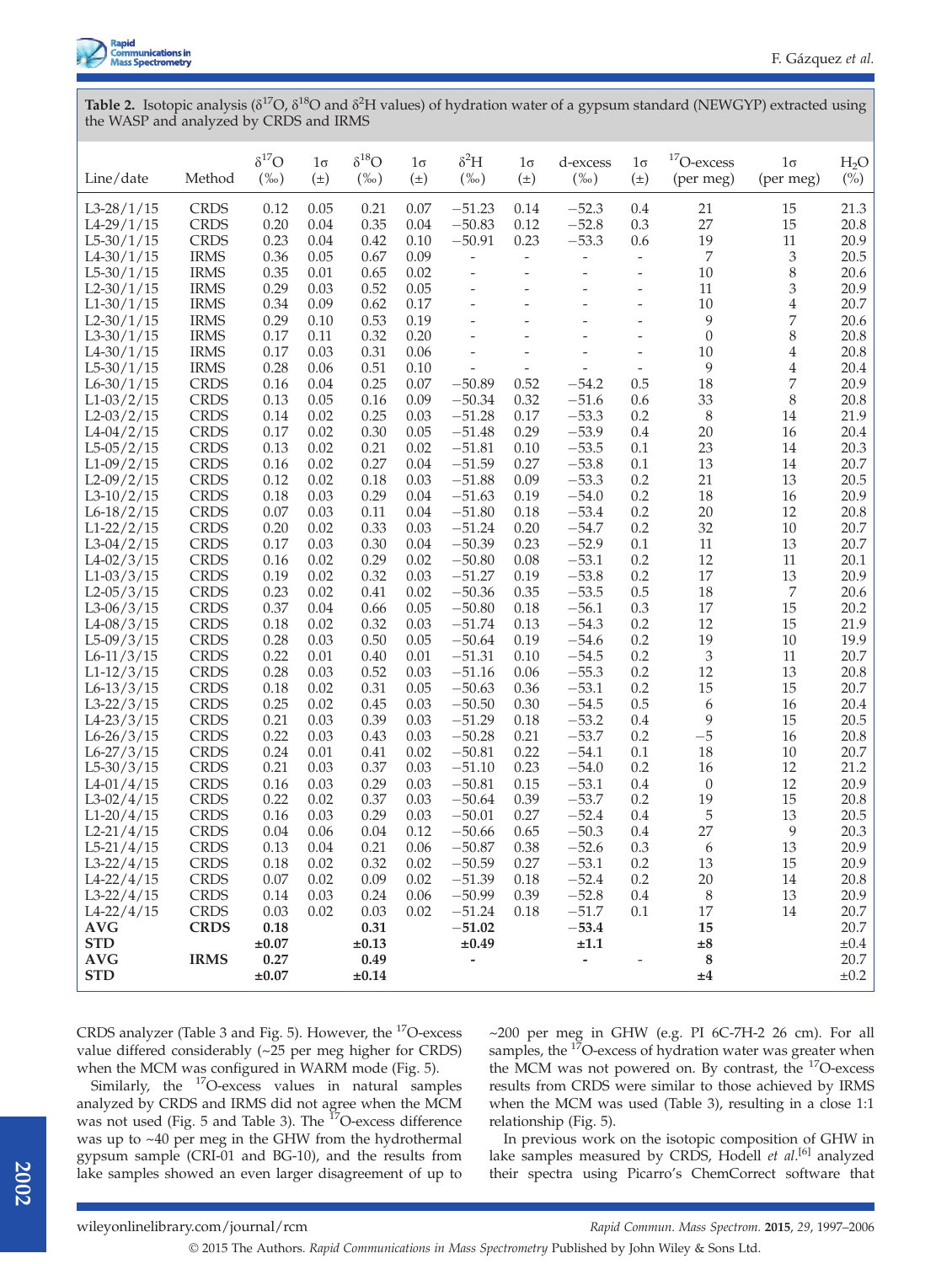Rapid<br>Communications in<br>Mass Spectrometry





Figure 3. The  $\delta^{18}O$  (A),  $\delta^2H$  (B),  $^{17}O$ -excess (C) and d-excess (D) values of GHW from the repeated analysis of a gypsum standard (NEWGYP), extracted using the WASP and analyzed by CRDS  $(n = 37)$  and IRMS  $(n = 8)$ .  $\delta^{17}O$  displayed a similar trend to  $\delta^{18}$ O. Data are displayed following the order in which the samples were extracted using the WASP. Errors bars refer to the internal error (±1-sigma obtained from the repeated analysis of the same hydration water (7 injections for CRDS and 3–4 for IRMS). The long-term means (dashed line) and external errors are shown for ±1-sigma (deep-grey shade) and ±2-sigma (light-grey shade).

identifies irregularities caused by traces of hydrocarbons.<sup>[27]</sup> These authors found that none of their samples showed any signs of spectroscopic interference affecting the  $\delta^{18}O$  or  $\delta^2H$ 

|                                   |                      |                                  | CRDS (MCM ON)                                                                                                                                                  |                    |                                 |                              |                     | CRDS (MCM OFF)                       |                    |                                 |                                 | <b>IRMS</b>               |                                 |
|-----------------------------------|----------------------|----------------------------------|----------------------------------------------------------------------------------------------------------------------------------------------------------------|--------------------|---------------------------------|------------------------------|---------------------|--------------------------------------|--------------------|---------------------------------|---------------------------------|---------------------------|---------------------------------|
| Sample                            | $6^{17}$ O<br>$(\%)$ | $O_{815}$<br>$(\%)$              | 6 <sup>2</sup> H<br>$(\frac{60}{60})$                                                                                                                          | d-excess<br>$(\%)$ | ${}^{17}O$ -excess<br>(per meg) | $O_{\mathcal{L}1}$<br>$(\%)$ | $O_{815}$<br>$(\%)$ | 6 <sup>2</sup> H<br>$(\frac{0}{00})$ | d-excess<br>$(\%)$ | ${}^{17}O$ -excess<br>(per meg) | $6^{17}$ O<br>$(\frac{\%}{\%})$ | $\delta^{18}$ O<br>$(\%)$ | ${}^{17}O$ -excess<br>(per meg) |
| <b>BG-10</b>                      |                      |                                  | $-1.00 \pm 0.02$ $-1.93 \pm 0.02$ $-53.36 \pm 0.21$ $-37.9 \pm 0.01$                                                                                           | 0.2                | $20 \pm 13$                     | $-0.89 \pm 0.01$             | $-1.78 \pm 0.03$    | $-52.90 \pm 0.14$                    | $-38.6 \pm 0.2$    | $57 \pm 11$                     | $-1.01 \pm 0.02$                | $-1.96 \pm 0.04$          | $25 \pm$                        |
| $CRI-01$                          |                      |                                  | $-0.06 \pm 0.02$ $-0.15 \pm 0.04$ $-41.91 \pm 0.23$ $-40.7 \pm 0.02$                                                                                           | 0.2                | $15 \pm 7$                      | $-0.04 \pm 0.02$             | $-0.16 \pm 0.04$    | $-42.3 \pm 0.30$                     | $-42.9 \pm 0.3$    | $\overline{12}$<br>$54 \pm$     | $0.09 \pm 0.01$                 | $0.12 \pm 0.01$           | 5<br>$27 \pm$                   |
| NEWGYP<br>$(n=36/8)^*$            | $0.17 \pm 0.07$      |                                  | $0.30 \pm 0.13$ - 51.03 $\pm 0.48$ - 53.4 $\pm$                                                                                                                |                    | ∞<br>$\ddot{}$<br>15            | $0.12 \pm 0.04$              | $0.15 \pm 0.05$     | $-51.23 \pm 0.35$                    | $-53.0 \pm 0.6$    | $42 \pm 12$                     | $0.27 \pm 0.07$                 | $0.49 \pm 0.14$           | 4<br>$+$<br>∞                   |
| SBL-2.3                           | $1.55 \pm 0.01$      |                                  | $2.92 \pm 0.03$ $-27.71 \pm 0.27$ $-51.6 \pm$                                                                                                                  | 0.3                | $-7 \pm 15$                     | $1.88 \pm 0.02$              | $3.40 \pm 0.02$     | $-27.47 \pm 0.11$                    | $-54.7 \pm 0.1$    | $77 \pm 13$                     | $1.85 \pm 0.01$                 | $3.52 \pm 0.02$           | $-7 \pm 1$                      |
| $SBL-8$                           | $1.68 \pm 0.02$      | $3.13 \pm 0.02$                  | $-27.72 \pm 0.07$                                                                                                                                              | 0.1<br>$-53.2 +$   | $7 \pm 15$                      | $1.74 \pm 0.02$              | $3.17 \pm 0.02$     | $-28.31 \pm 0.07$                    | $-53.7 \pm 0.2$    | $61 \pm 14$                     | $1.90 \pm 0.01$                 | $3.60 \pm 0.03$           | 5<br>$\frac{+}{-}$              |
| PI 6A-13H-2<br>$7-8$ cm           | $4.46 \pm 0.01$      | $8.53 \pm 0.02$                  | $3.76 \pm 0.14$                                                                                                                                                | 0.2<br>$-64.5 +$   | $-26 \pm 12$                    | $5.08 \pm 0.04$              | $9.41 \pm 0.05$     | $6.93 \pm 0.20$                      | $-68.4 \pm 0.4$    | $123 \pm 18$                    | $4.87 \pm 0.00$                 | $9.30 \pm 0.01$           | Ν<br>$-30 +$                    |
| PI 6C-7H-2                        | $4.89 \pm 0.03$      | $9.30 \pm 0.05$                  | $9.76 \pm 0.26 - 64.7 \pm$                                                                                                                                     | 0.3                | $-17 = 9$                       | $5.32 \pm 0.02$              | $9.74 \pm 0.02$     | $11.21 \pm 0.06$                     | $-66.8 \pm 0.2$    | Ņ<br>$190 \pm$                  | $4.98 \pm 0.02$                 | $9.51 \pm 0.03$           | 2<br>$-30 \pm$                  |
| 25-26 cm<br>Salina 1<br>$(n=3)^*$ |                      | $5.61 \pm 0.02$ $10.74 \pm 0.03$ | $13.21 \pm 0.16$ -72.7 ±                                                                                                                                       | 0.2                | $-48 \pm 8$                     | $5.74 \pm 0.04$              | $10.74 \pm 0.04$    | $13.55 \pm 0.18$                     | $-72.4 \pm 0.4$    | $72 \pm 16$                     | $5.88 \pm 0.03$                 | $11.26 \pm 0.07$          | 5<br>$-49 +$                    |
|                                   |                      |                                  | "Samples analyzed in replicate (in these cases, the analytical error refers to the external precision, taking the average of the indicated number of samples). |                    |                                 |                              |                     |                                      |                    |                                 |                                 |                           |                                 |
|                                   |                      |                                  |                                                                                                                                                                |                    |                                 |                              |                     |                                      |                    |                                 |                                 |                           |                                 |

© 2015 The Authors. Rapid Communications in Mass Spectrometry Published by John Wiley & Sons Ltd.

 $-2-$ 

 $.17 - .18$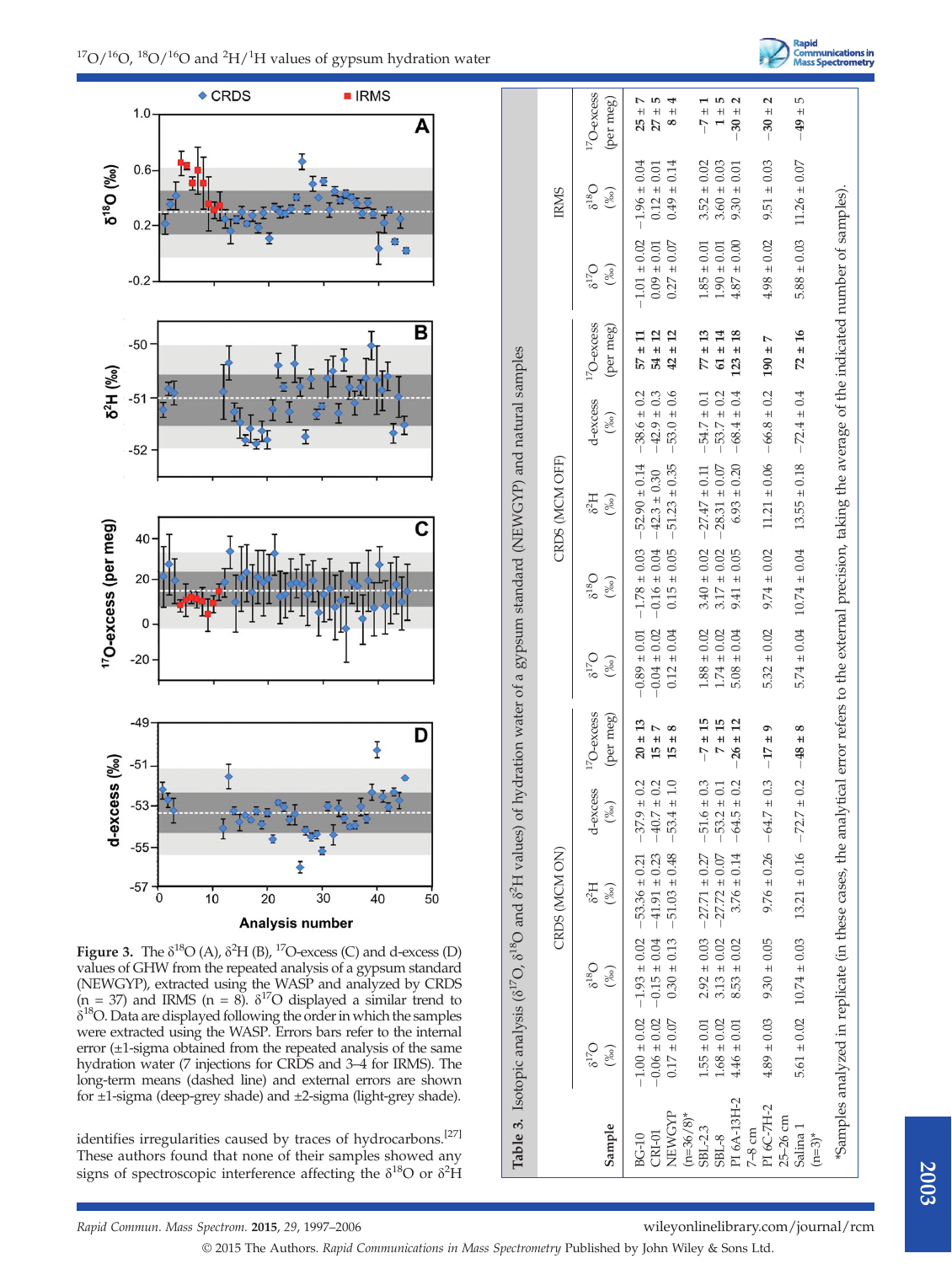



**Figure 4.** Cross-plot of  $\delta^{18}O$  values in GHW of natural samples analyzed by CRDS/MCM compared with measurements of the same samples by IRMS. The long-term ±2-sigma error of the method  $(0.26\% \text{ for the } \delta^{18}\text{O} \text{ values from the CRDS})$ measurements and 0.28‰ for the  $\delta^{18}O$  values from the IRMS analyses) is given for all samples. The in-sample ±2-sigma errors (7 injections for CRDS and 3–4 for IRMS) are smaller than the data symbols.

values, probably because the hydrocarbons and fatty acids present in the gypsum tend to be of longer mean chain length, as suggested in earlier work.<sup>[28]</sup> In our study, we analyzed some similar lake gypsum samples, which showed the largest discrepancies when the MCM was not used (PI 6A-13H-2 8 cm, PI 6C-7H-2 26 cm). Our results strongly indicate that contaminant gases released from natural gypsum samples (VOCs, H2S, etc.) during dehydration cause spectral interferences at the wavenumber used to determine  ${}^{1}H_{2}^{17}O$  by CRDS (7193 cm<sup>-1</sup>),<sup>[16]</sup> but not in a meaningful way to the  ${}^{1}H_{2}^{18}O$  and  ${}^{2}H^{1}H^{16}O$  signals; thus, although the  $17$ O-excess is affected by these contaminants, the  $\delta^{18}$ O and  $\delta^2$ H values are not.

Use of the micro-combustion module (MCM) removes impurities that affect the 17O-excess determination. As stated above, the differences in 17O-excess in natural samples in our MCM On/Off experiments are greater in the case of gypsum samples generated in organic- and microbe-rich environments (e.g. lake sediments). This, as expected, points to higher concentration of contaminants in these types of material and suggests that the cause of the spectral interferences could be H2S or organic compounds released by natural gypsum samples during dehydration. Further evidence for the presence of impurities in GHW is given by a strong smell of  $H_2S$  in water after extraction, especially in water from lacustrine gypsum samples.

Our results reveal that the use of the MCM accessory is crucial for accurate determination of the 17O-excess in GHW by CRDS. In earlier work, this device was found to be necessary for isotopic analysis of water samples with high concentrations of organic compounds, such as water extracted from the xylem of plants that usually contains alcohols that spectroscopically interfere with the CRDS analysis.[18,19] To date, the efficiency of the MCM has been demonstrated for the removal of alcohols and other organic compounds from water.[19] However, catalytic oxidation of other substances also occurs, such as H2S, VOCs and longchain compounds, and this is important for the analysis of GHW samples. Although this accessory removes most impurities, we suspect that organic-rich gypsum samples (e.g. those from lake sediments) may require additional pre-treatment to remove organic compounds  $(H_2O_2, \text{ sodium})$ hypochlorite, etc.). However, any pre-treatment procedure will require testing to ensure that it does not alter the  $\delta^{18}O$ and  $\delta^2 \hat{H}$  values of the hydration water.

Using the MCM, the long-term precision  $(\pm 1SD)$  of our method for 17O-excess determination by CRDS of the analytical-grade gypsum standard (NEWGYP) was ±8 per meg ( $n = 37$ ) (Table 2). In addition, no systematic drift in the  $17$ O-excess of the standard has been observed with time (Fig. 3). Remarkably, this reproducibility is better than the typical in-sample precision obtained from seven consecutive injections (±13 per meg) observed in both water standards and GHW. Similar precision (typically  $\pm 15$  per meg) is also obtained by randomly choosing the  $^{17}$ O-excess of injections from NEWGYP samples, extracted on different days and analyzed in different CRDS analyzer runs. This is a consequence of the minimized importance of drift, memory effect and potential isotopic fractionation occurring during the <sup>17</sup>O-excess measurements, compared with the measurement of the  $\delta^{17}O$  and  $\delta^{18}O$  values. As demonstrated by Barkan and Luz,<sup>[17]</sup> and later by Schoenemann et  $al.$ ,<sup>[26]</sup> the errors in the  $\delta^{17}O$  and  $\delta^{18}O$  values are covarying. This means that any isotopic fractionation during the analytical procedure



Figure 5. Cross-plot of <sup>17</sup>O-excess in synthetic and natural gypsum analyzed by CRDS and IRMS. The analyses by CRDS that used the MCM yielded results similar to those obtained by IRMS. Error bars refer to the consecutive analyses (7 injections for CRDS and 3–4 analyses for IRMS) of the same hydration water.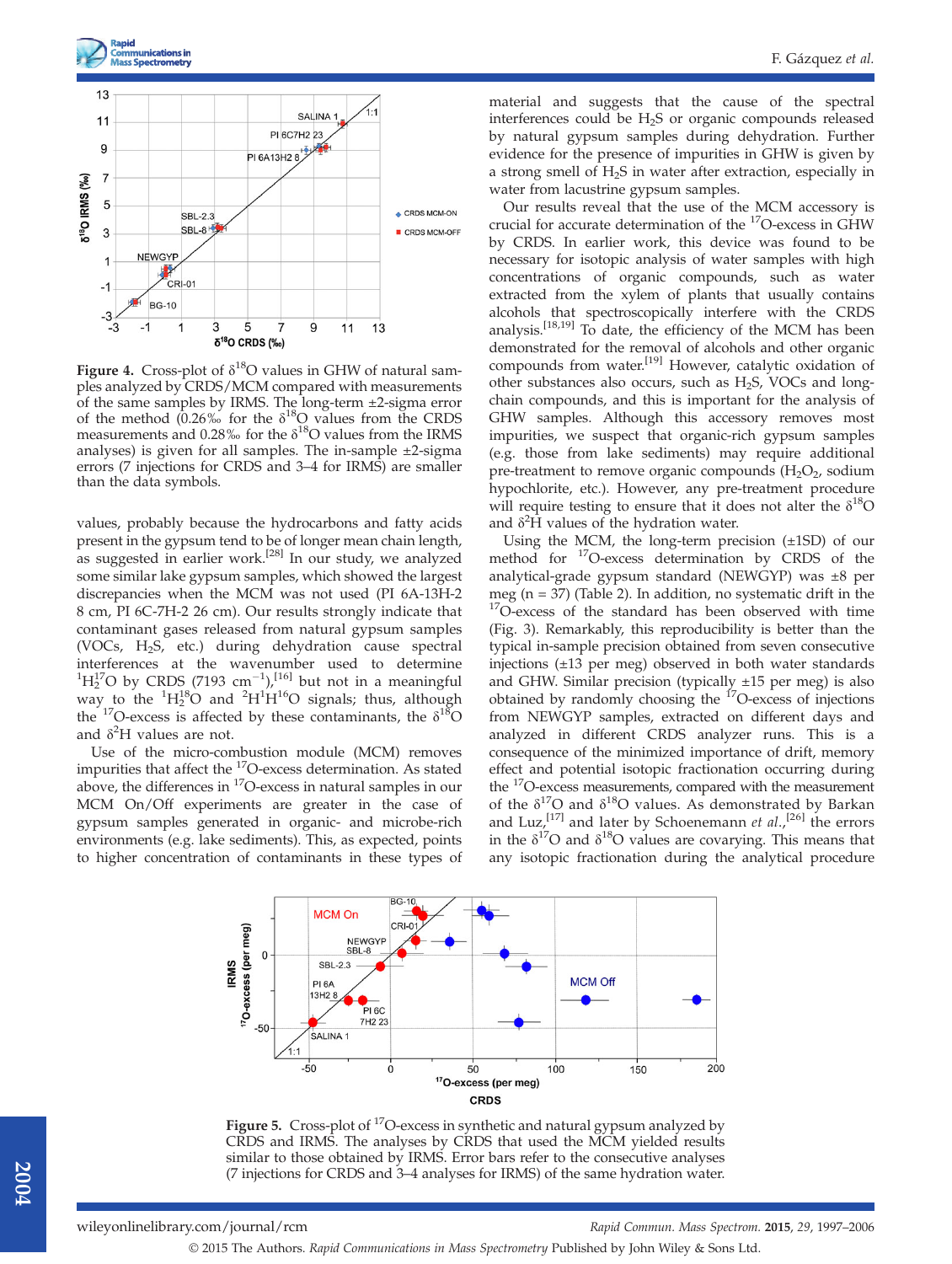Table 4. Isotopic composition of water samples distilled using the WASP and analysed by CRDS

| .                 |                |           |                |           | $\circ$      |           |          |           |               |           |
|-------------------|----------------|-----------|----------------|-----------|--------------|-----------|----------|-----------|---------------|-----------|
| Sample            | $\delta^{17}O$ | $1\sigma$ | $\delta^{18}O$ | $1\sigma$ | $\delta^2 H$ | $1\sigma$ | d-excess | $1\sigma$ | $17$ O-excess | 1σ        |
|                   | $(\%0)$        | $(\%0)$   | $(\%0)$        | $(\%0)$   | $(\%0)$      | $(\%0)$   | $(\%0)$  | $(\%0)$   | (per meg)     | (per meg) |
| <b>IRW</b>        | $-9.99$        | 0.01      | $-18.85$       | 0.02      | $-146.01$    | 0.19      | 5.6      | 0.2       | $-4$          | 13        |
| <b>IRW-WASP</b>   | $-10.02$       | 0.03      | $-18.90$       | 0.05      | $-146.19$    | 0.20      | 5.9      | 0.2       | 2             | 13        |
| <b>BOTTY</b>      | $-3.95$        | 0.02      | $-7.52$        | 0.02      | $-50.18$     | 0.21      | 10.6     | 0.2       | 20            | 13        |
| <b>BOTTY-WASP</b> | $-3.96$        | 0.02      | $-7.54$        | 0.03      | $-50.22$     | 0.11      | 10.7     | 0.3       | 24            | 10        |
| <b>SPIT</b>       | $-0.07$        | 0.02      | $-0.13$        | 0.03      | 0.16         | 0.14      | 1.5      | 0.3       | $-6$          | 11        |
| <b>SPIT-WASP</b>  | $-0.08$        | 0.02      | $-0.17$        | 0.02      | $-0.17$      | 0.20      | 1.4      | 0.3       | 6             | 13        |
| <b>ENR</b>        | 5.64           | 0.02      | 10.76          | 0.01      | 40.23        | 0.10      | $-46.4$  | 0.1       | $-36$         | 18        |
| <b>ENR-WASP</b>   | 5.55           | 0.02      | 10.59          | 0.02      | 39.58        | 0.12      | $-45.6$  | 0.1       | $-37$         | 12        |
| DEPO-03A          | 3.03           | 0.03      | 5.81           | 0.02      | 21.34        | 0.16      | $-25.3$  | 0.2       | $-43$         | 21        |
| DEPO-03B          | 3.03           | 0.02      | 5.80           | 0.02      | 21.33        | 0.08      | $-25.3$  | 0.2       | $-40$         | 17        |
| DEPO-06A          | 4.15           | 0.01      | 7.95           | 0.01      | 34.02        | 0.18      | $-29.9$  | 0.2       | $-47$         | 10        |
| DEPO-06B          | 4.20           | 0.03      | 8.03           | 0.03      | 34.40        | 0.11      | $-30.1$  | 0.2       | $-36$         | 16        |

may affect the individual  $\delta^{17}O$  and  $\delta^{18}O$  values, but does not change significantly the relative difference between the δ<sup>17</sup>O and δ<sup>18</sup>O values (<sup>17</sup>O-excess).

Likewise, the repeated extraction and measurement ( $n = 3$ , 7 injections each) of one natural gypsum sample (Salina 1) by CRDS using the MCM produced an analytical error (±1SD) of  $\pm$ 7 per meg. This indicates that the long-term  $^{17}$ O-excess precision of our method using CRDS is similar for synthetic and natural gypsum when the MCM is powered on. The long-term precision is also similar to that obtained for the analysis of water standards, as observed from the repeated measurement of our internal water standard (SPIT, ±8 per meg,  $n = 23$ ) in different runs over the period of this study. No measurable memory effects were detected in our experiments with ENR-gyp and DPL-gyp for the <sup>17</sup>O-excess (Table 1).

The repeated extraction of our NEWGYP standard  $(n = 8)$ and subsequent analysis by IRMS produced a typical in-sample precision of ±6 per meg (3 or 4 consecutive analyses of each hydration water sample) and an external precision of ±4 per meg, which is similar to the typical precision achieved for water standards using CoF<sub>3</sub> fluorination IRMS<sup>[17,26]</sup> and better than the precision obtained by CRDS (±8 per meg).

A distinct advantage of CRDS over IRMS is the possibility of simultaneously determining  ${}^{2}H/{}^{1}H$ , along with  ${}^{17}O/{}^{16}O$ and  $18O/16O$ , on the same hydration water sample. This enables the calculation of both d-excess and 17O-excess in GHW. The long-term d-excess of the NEWGYP standard  $(n = 37)$  determined using CRDS was  $-53.4 \pm 1.1\%$  (Fig. 3) and Table 2). This reproducibility is comparable with the long-term precision observed from the repeated measurement of our SPIT water standard  $(\pm 0.9\%$ , n = 23). No systematic drift in the d-excess of the NEWGYP standard has been observed with time (Fig. 4). As for the natural gypsum samples, the d-excess in GHW analyzed by CRDS using the MCM ranged from  $-39.7\%$  to  $-71.9\%$ . As expected, the values are positively correlated with those of the <sup>17</sup>O-excess across the dataset.<sup>[11]</sup>

#### Distillation of brines and isotopic analysis by CRDS

The isotopic values of the untreated and distilled standards agree within the internal error of the CRDS water analyzer (Table 4), suggesting that there was complete water vapour

recovery in the cryogenic traps and no isotopic fractionation during distillation in the WASP. The reproducibility (±1SD) for two repeated analyses (7 injections each) of the distilled brines was better than  $\pm 0.04\%$  and  $\pm 0.06\%$  for the  $\delta^{17}O$ and  $\delta^{18}$ O values, respectively, and better than  $\pm 0.27\%$  for the  $\delta^2$ H values (Table 4), which is similar to the long-term precision of the CRDS analyzer for the analysis of water standards. When comparing the untreated and the distilled standards, the derived d-excess and 17O-excess values differed by less than 0.3‰ and 10 per meg, respectively. This demonstrates that the WASP can be used for the distillation of saline solutions for isotopic analysis by CRDS, with no contamination of the analyzer by salt deposition. However, earlier investigations found that isotopic fractionation may occur during distillation of highly saline brines.[29] The degree of fractionation depends on the nature and the molar concentration of salts, and can be corrected using 'salt effect' coefficients as long as the activity of the major elements  $(Ca^{2+}$ , Mg<sup>2+</sup>, K<sup>+</sup>) is known (i.e.<sup>[30]</sup>). Additional corrections may need to be applied to obtain accurate isotopic values after distillation and CRDS analysis of brines.

Rapid<br>Communications in<br>Mass Spectrometry

## **CONCLUSIONS**

© 2015 The Authors. Rapid Communications in Mass Spectrometry Published by John Wiley & Sons Ltd.

The method described enables the determination of the isotopic composition ( $\delta^{17}O$ ,  $\delta^{18}O$ , and  $\delta^{2}H$  values) of gypsum hydration water (GHW) using the newest generation of CRDS analyzer. Our procedure presents several analytical advantages over earlier methods, including better long-term precision, higher sample throughput, reduced sample size and less memory effect between consecutive samples.

Simultaneous 17O-excess and d-excess values can be obtained by this method in GHW and brines. This can provide additional information about the conditions under which the gypsum formed and subsequently interacted with other fluids after deposition. Although the present procedure has been initially tested for the analysis of gypsum, other hydrated minerals could also be extracted. This opens up a broad field of possible future applications using this technique.